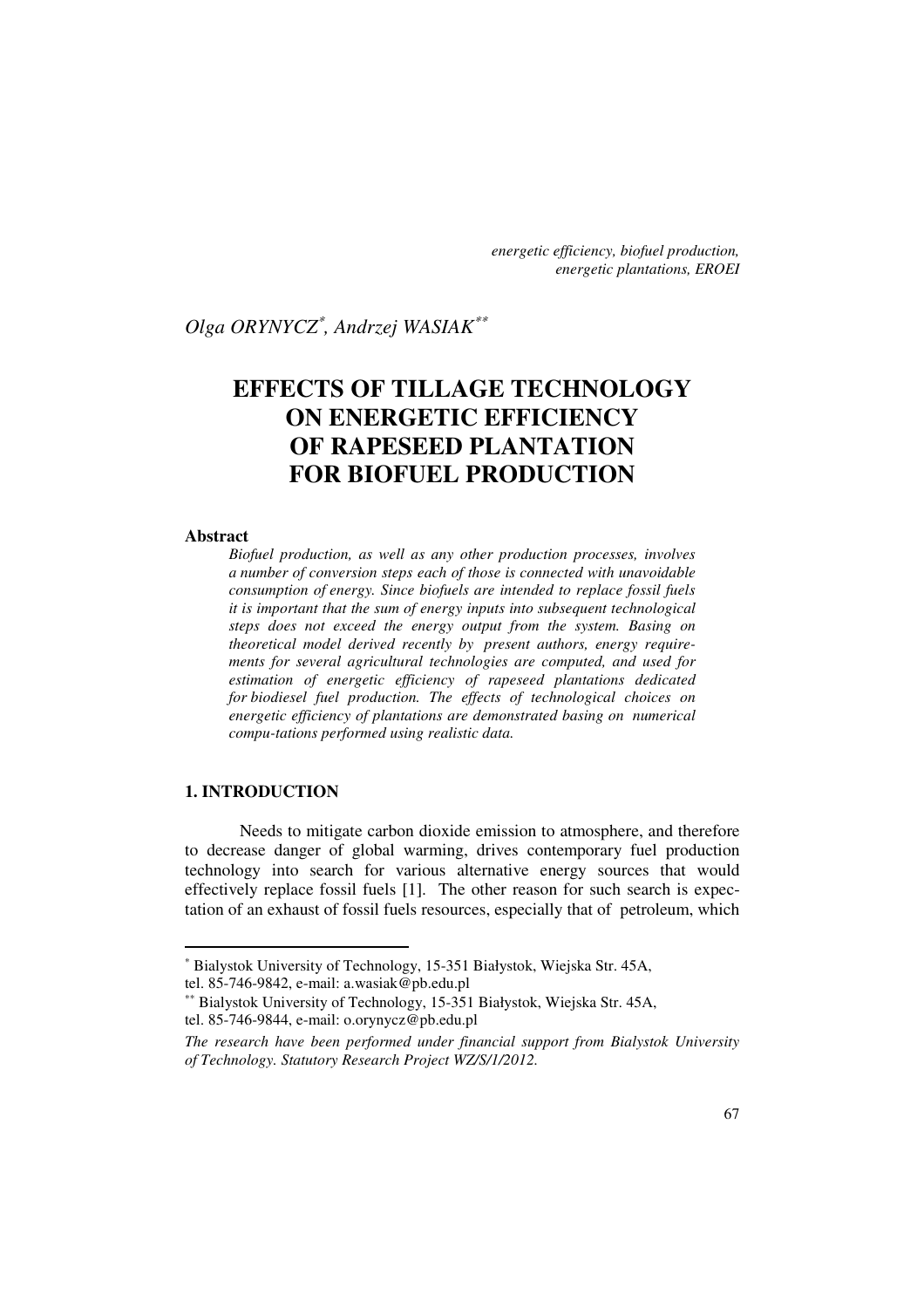should be replaced by other resources in order to maintain sustainability of economical development. Problems connected with the use of various types of biomass as the source of energy are widely discussed in literature [2-7]. In several recent sources a large variety of agricultural technologies has been presented [8-12]. Recently published handbook [13] presents several technological data of a number of agricultural machines including the fuel consumption. Differences in available tillage methods lead to very diversified energy consumption in different sets of operation being performed. This leads to the conclusion that energetic efficiency of plantations using different technologies might substantially differ. Since several economical instruments, e.g. "green certificates" or "Renewable Energy Certificates", increase financial profitability of investments into biofuel plantations, the attention paid to the technological sense of particular solution might be decreased, and some important factors might be overlooked. It is therefore important to investigate how various technical effects play role in determination of energetic efficiency of any technical solution being undertaken.

The present authors [14] have recently published a theoretical model of energetic efficiency of agricultural plantation designed for production of biomass for biofuels. The model includes the most important contributions to energy efficiency, and permits calculations for any practical situation, as well as analysis of some dependencies.

The aim of the present work is to estimate effects of the choice of agricultural technology on the energy efficiency of plantation (practically defined in analogous manner as EROEI).

### **2. THE MODEL**

Biofuel production, as well as any other production processes, involves a number of conversion steps, and a number of necessary operations. Each of the steps is connected with unavoidable consumption of energy. The energetic efficiency of plantation, can be defined as a ratio of total energy produced to the sum of energy inputs. On the side of outputs it can be expressed in terms of crop yield, caloric values and mass fractions of crop components used for biofuel production. Fuel consumption and caloric values of the fuel used in subsequent agricultural operations, as well as transportation distances and fuel consumption during transportation of goods (production means and products) between fields used in production and also during transport to customers, and its caloric value, as well as energy embodied in production means – determine energy inputs to the production system. Embodied energies (amounts of energy used for production of a particular good – the idea generalized to the notion of emergy contained in corresponding technical means (like fertilizer or e.g. insecticide or in machines) [15]. Consequently energetic efficiency can be expressed as: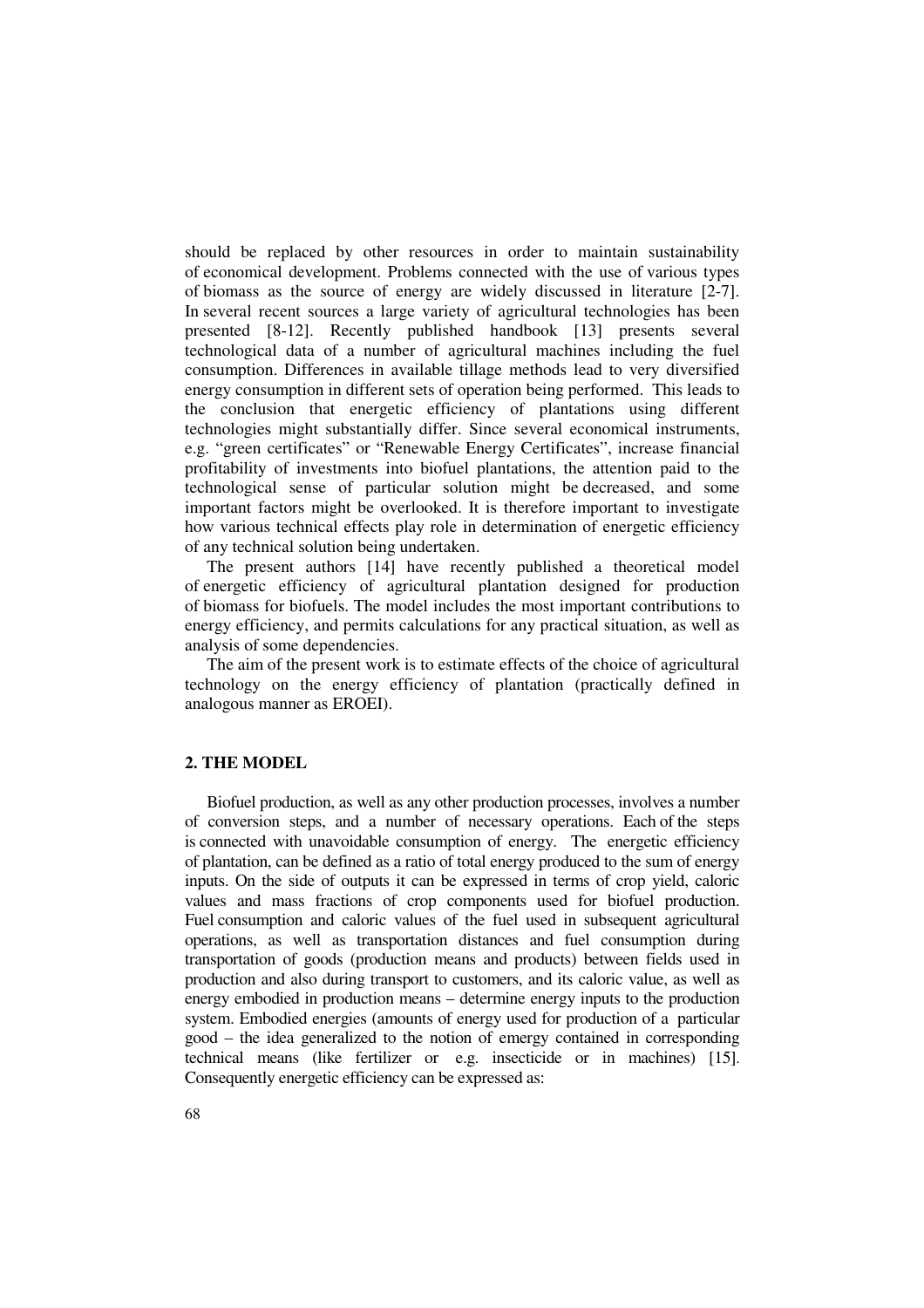$$
\varepsilon = \frac{E_{bio}}{E_{ex} + E_{tr} + E_{emb}}\tag{1}
$$

where:  $E_{bio}$  – is energy obtained from the field,

 $E_{ex}$  – is energy expended on tillage operations,

 $E<sub>tr</sub>$  – is energy consumed for transportation outside of fields,

 $E_{emb}$  – is a fraction of embodied energy contained in production means,

that is spend during tillage operations and transport.

The contributing energies are further expressed as follows – at first energy obtained from the plantation equals:

$$
E_{bio} = A \times M_{crop} \left( c_f, c_w, c_{cp} \right), \dots \right) \times \gamma \times \sum_{k=1}^n \alpha_k \times W_{bio,k}
$$
 (2)

where:  $A$  – plantation area,

 $M_{\text{crop}}$  ( $c_p$   $c_w$ ,  $c_{\text{c}p}$ ...) – crop yield dependent upon concentrations:  $c_f$  – fertilizer,  $c_w$  – water,  $c_{cp}$  – crop protection means, maintained during cultivation. This dependence should be estimated on the basis of empirical field studies.

*γ* – general mass fraction of biofuel in the crop,

 $\alpha_k$  – mass fraction of k species of biofuel,

 $W_{bio,k}$  – low caloric value of k-species of biofuel.

The other term is the energy consumed on the field during agro-technical operations:

$$
E_{ex,agr} = W_{fuel} A \times \sum_{i=1}^{m} [\frac{\omega_i}{d_i}] + \sum_{i=1}^{m} \sum_{k=1}^{K} \gamma_k \times Em_{ik}
$$
 (3)

where:  $\omega_i$  – the fuel consumption per unit of the distance passed during the individual agro-technical process,

 $d_i$  – width of the land strip operated in the single course of  $i$ -th operation  $W_{\text{fuel}}$  – the low caloric value of the fuel used for operations (might be fossil fuel or biofuel),

*m* – the number of the agro-technical operations (in each one of the operations the width of the worked field,  $d_i$  and the consumption of fuel,  $\omega_i$  can be different).

 $\gamma_k$  – is a fraction of embodied energy contained in one of the, *k* technical means employed at *i*-th operation (machines, fertilizers, etc.). It may be estimated e.g. as ratio of the time of particular operation to the total expected life time of particular equipment.

*Emk* – is embodied energy contained in *k*-th technical mean.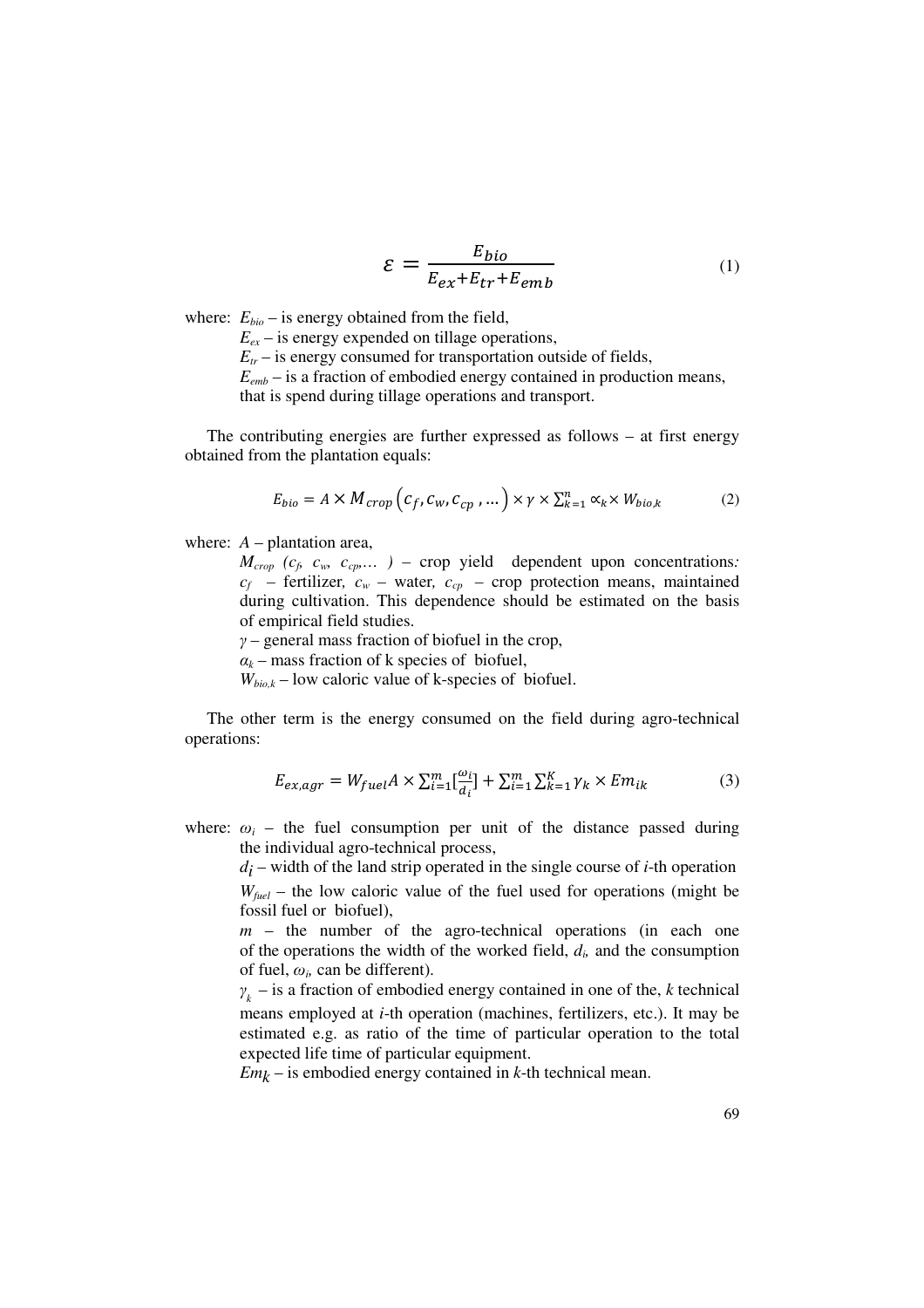The last term concerns transportation of goods (including crops) outside of the field. This term is especially important for big plantations that have to be arranged in several fields separated sometimes by quite long distances. Contribution of transport is also significant when crops have to be transported through long distance to industrial facilities for processing. It is expressed as:

$$
E_{tr} = \sum_{p=1}^{P} L_p \times \{\beta_p \times W_{fuel,tr} + Emt_p\}
$$
 (4)

where:

 $L_p$  – distance driven outside of the field in *p*-th route,

 $\beta_p$  – fuel consumption during *p* route,

 $W_{\text{fuel,tr}}$  – low caloric value of the fuel used in transport,

 $Emt_p$  – fraction of embodied energy of a given transportation mean corresponding to the unit of distance driven.

Another factor, do not expressed explicitly in above formulas, however possible to be included in numerical computations, may concern dependence of fuel consumption upon caloric value of the fuel. Such dependence should be determined empirically, and will be very much dependent upon the equipment being used. It is therefore difficult to include it in a general form.

The model described above does not contain any specific assumptions concerning type of plants being cultivated, therefore it is general, and applicable to any plantation. Only substituting specific numerical values corresponding to particular plant limits conclusions to efficiency of plantation of this specific plant.

## **3. RAPESEED PLANTATIONS**

As mentioned earlier there exist several technologies of rapeseed cultivation for biofuel. In the present paper three different approaches will be presented. The first one is a traditional tillage system, while the last is a direct seeding being extremely simplified way of cultivation. This simplified cultivation method, after initially lower yield, is expected to give approximately the same yield as traditional method after the technology is implemented in full. Each of the approaches involve several variants exhibiting different requirements with respect to energy input.

The first method includes ploughing, and some other agro-technical operations and eventually forecrops.

In the other strategy ploughing, and agro-technical operations are evidently reduced., while direct seeding do not contain ploughing and other operations are reduced. Fig. 1 and 2 show consumption of diesel oil in some variants of traditional and direct seeding methods.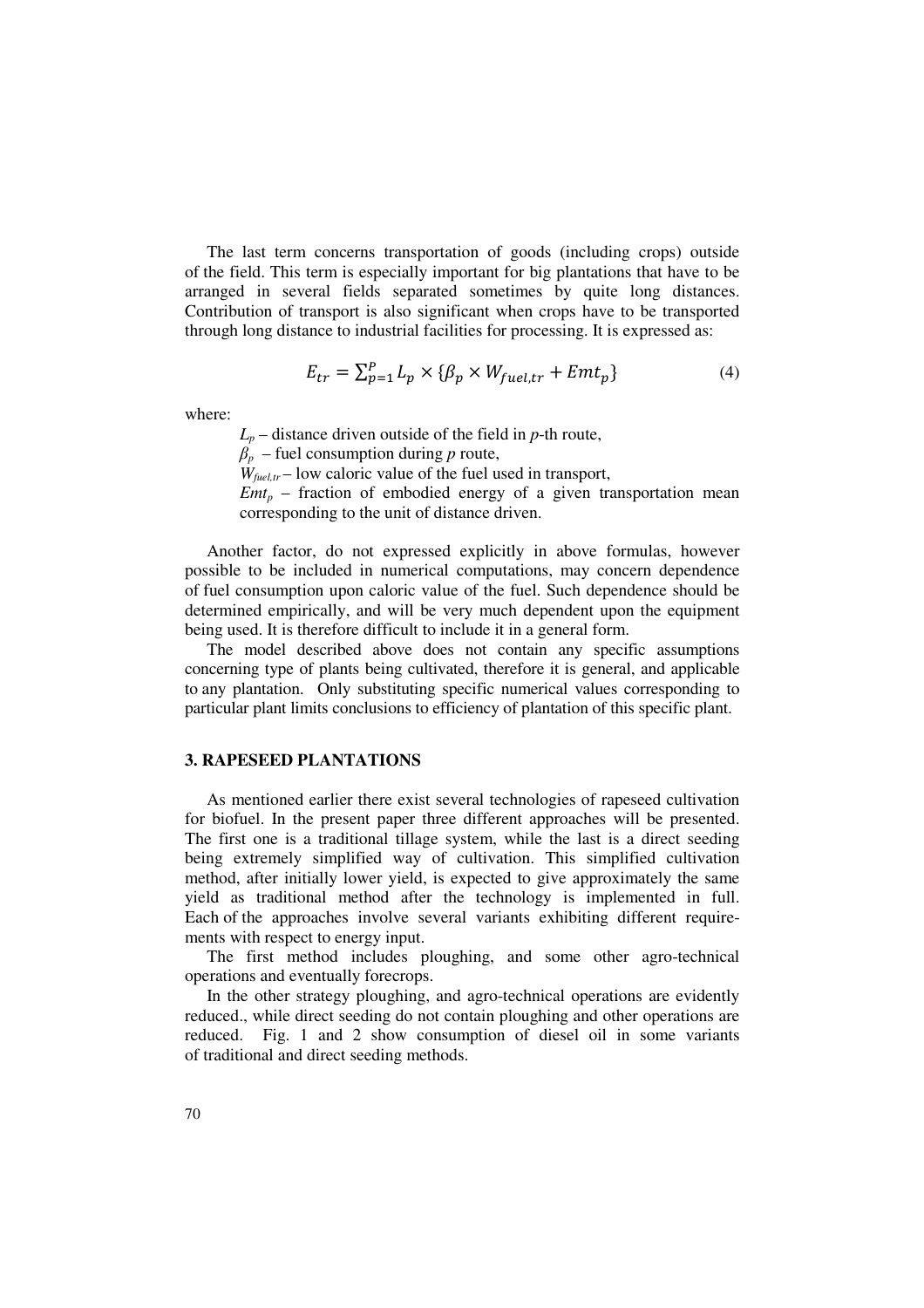

**Fig. 1. Consumption of fuel on a hectare of plantation during traditional tillage with various forecrops forecrops [source: own study]**



**Fig. 2. Consumption of fuel on a hectare of plantation during direct seeding with various forecrops forecrops [source: own study]**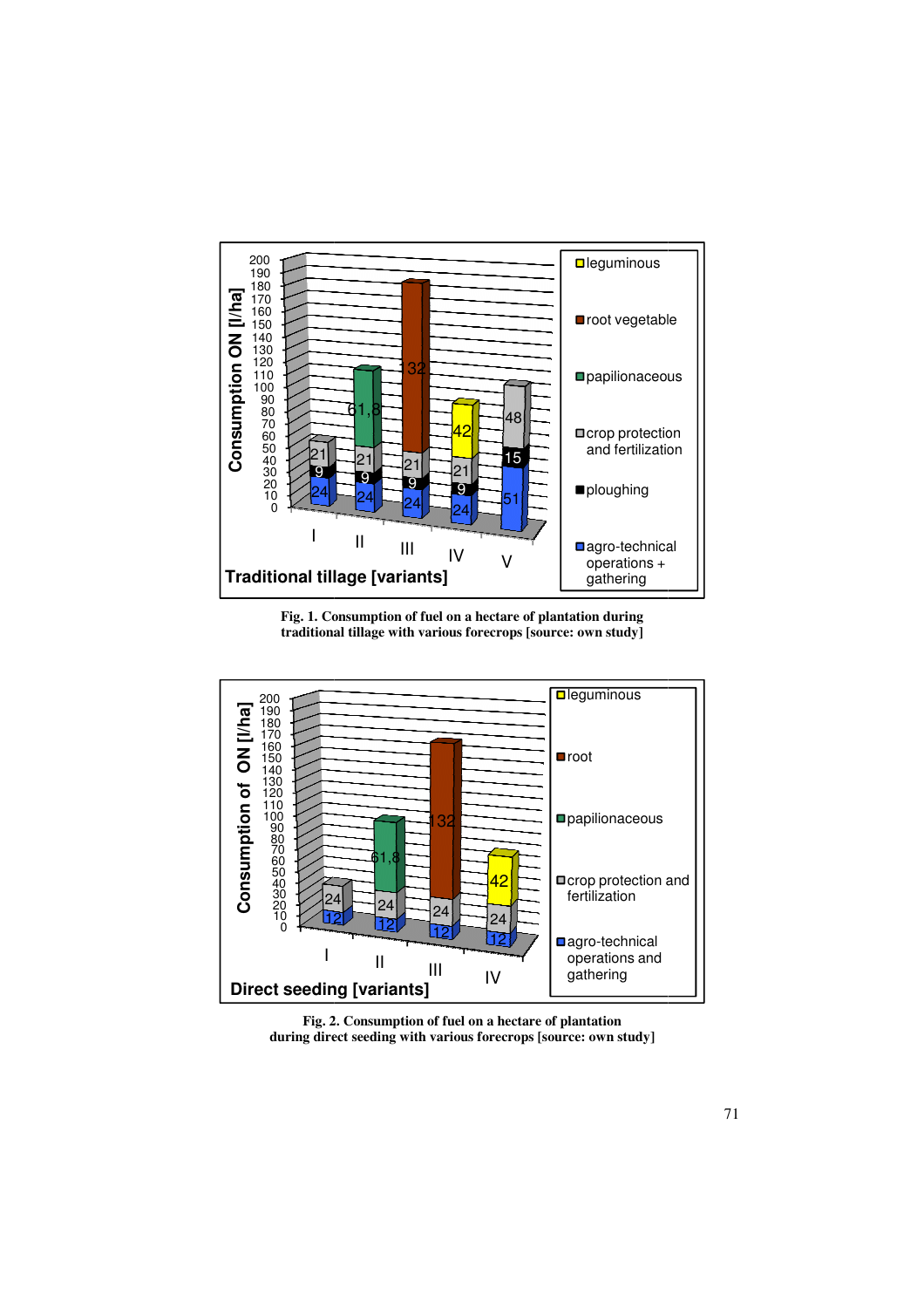|                | $E_{\rm ex}$ [MJ] |        |        |        |        |  |
|----------------|-------------------|--------|--------|--------|--------|--|
|                |                   |        |        | IV     |        |  |
| traditional    | 97200             | 208440 | 334800 | 172800 | 205200 |  |
| simplified     | 70200             | 181440 | 307800 | 145800 | 81000  |  |
| direct seeding | 64800             | 176040 | 302400 | 140400 |        |  |

**Tab. 1. Energy consumed during several variants of agro-technical operations for three methods of cultivation for 50 ha plantation** 

Summarized data presented in Table 1 indicate very large diversity of energy demand of particular variants. At this moment it is difficult to establish embodied energy, not only because of some ambiguities occurring in estimation, but because this contribution should be evaluated for each type of machine and other technical means used in operations. Such data are not available at this stage of work. On the other hand one might consider that agro-technical machines are usually long living, and consequently only small part of embodied energy would require to be taken into account. Taking into account estimations made by Borjesson [16] embodied energy strongly depends upon technical development of producers of agro-technical production means (machinery, fertilizers, herbicides or insecticides), and consequently evidently decreases with time. Basing on the data presented in [16] this contribution may roughly be estimated as total 25000 MJ/year for 50 ha plantation.

The other task is to determine amount of energy obtained from plantation. This task requires some assumptions. Especially in rapeseed planting the plants on the field are not direct energy source. They require further processing in industrial part of the production system. Industrial subsystem contains several steps, and also requires inputs of energy at each conversion step. Since yield of the rapeseed grain from the plantation is known, and the final yield of biodiesel related to the mass of grain is also known, it is assumed here that final amount of energy that is obtained in form of biodiesel after industrial treatment will be used as a reference  $(E_{bio})$ . Consequently it is taken that the yield from 1 ha is 3Mg of grain, what gives 380 liters of biodiesel. Therefore for 50 ha taken as an example it gives 150 Mg of grain and 19000 liters of biodiesel. Taking into account caloric value of biodiesel, equal to 34,59 MJ/l one obtains 657210 MJ energy from 50 ha of plantation. Values of the ratio of the above amount of energy obtained from the field to the energy expended during agro-technical operations is presented in Table 2. Those values, being the first approximation of energetic efficiency (or EROEI) vary from two to more than ten depending on chosen variants of tillage. Such result obviously indicate the importance of the choice of production technology.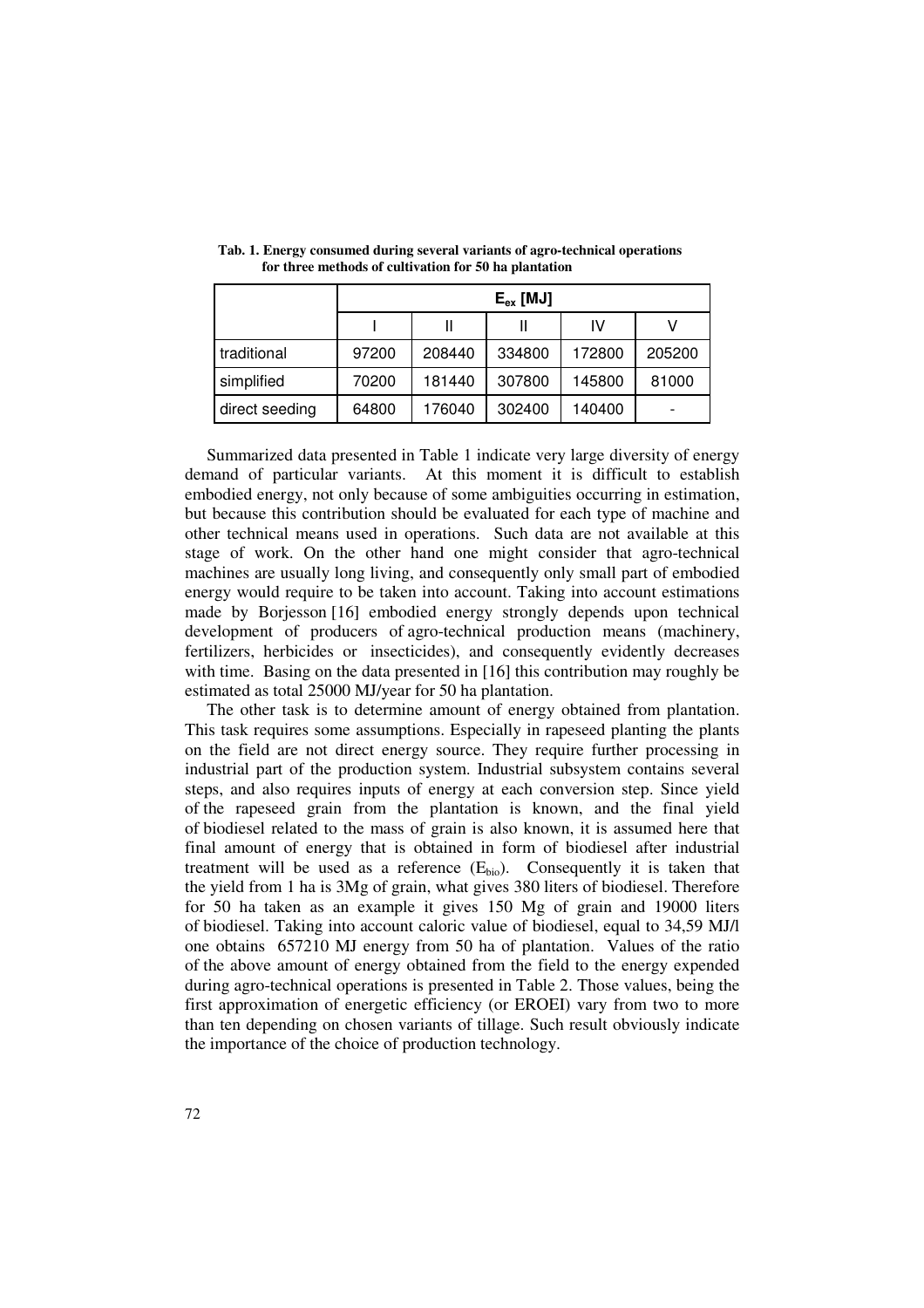|                | $E_{bio}$ / $E_{ex}$ I | $E_{bio}$ / $E_{ex}$ II | $E_{bio}$ / $E_{ex}$ III | $E_{bio}$ / $E_{ex}$ IV | $E_{bio}$ / $E_{ex}$ V   |
|----------------|------------------------|-------------------------|--------------------------|-------------------------|--------------------------|
| traditional    | 6,8                    | 3,2                     |                          | 3,8                     | 3,2                      |
| simplified     | 9,3                    | 3,6                     | 2,1                      | 4,5                     | 8,1                      |
| direct seeding | 10.1                   | 3,7                     | 2,2                      | 4.                      | $\overline{\phantom{0}}$ |

**Tab. 2. Ratio of energy obtained from plantation to energy expended in tillage operations for three methods of cultivation for 50ha plantation**

In the computations presented so far transport and embodied energy terms (cf. eq. 1) have not been considered. Accepting rough estimation based upon [16] one may correct the results presented in Table 2. Such corrected values are presented in Table 3. As it was presumed, the values shown in Table 3 are lower than those in Table 2. The decrease is of the order of magnitude about 10% to 25%.

**Tab. 3. Ratio of energy obtained from plantation to energy expended in tillage operations including rough estimation of embodied energy consumed by utilization of production means for three methods of cultivation for 50ha plantation**

|                | $\mathsf{E}_{\mathsf{bio}}$ / $_{\mathsf{Eex}, \mathsf{agr}}$ | $E_{bio} / E_{ex,agr}$<br>Ш | $\mathsf{E}_{\mathsf{bio}}$ / $_{\mathsf{Eex}, \mathsf{agr}}$<br>Ш | $E_{bio}/E_{ex,agr}$ | $E_{bio} / E_{ex,agr}$   |
|----------------|---------------------------------------------------------------|-----------------------------|--------------------------------------------------------------------|----------------------|--------------------------|
| traditional    | 5,4                                                           | 2,8                         | 1.8                                                                | 3,3                  | 2,9                      |
| simplified     | 6,9                                                           | 3,2                         |                                                                    | 3,8                  | 6,2                      |
| direct seeding | 7.3                                                           | 3,3                         |                                                                    |                      | $\overline{\phantom{0}}$ |

Concerning transport energy term, describing energy used for transport outside of the fields, it is easy to compute for the specific cases, when distances outside the fields are explicitly specified. It is difficult, however, if not impossible, to formulate a general rule that would give a relationship between field's areas and distances separating those fields. To overcome this problem, and present some – possibly general solution – it is proposed to assume that energy used for transport should not exceed some fraction of that part of energy obtained which exceeds the total energy input into agro-technical operations. Assuming that this fraction is 10% one obtains the total distance that could be driven outside of the fields: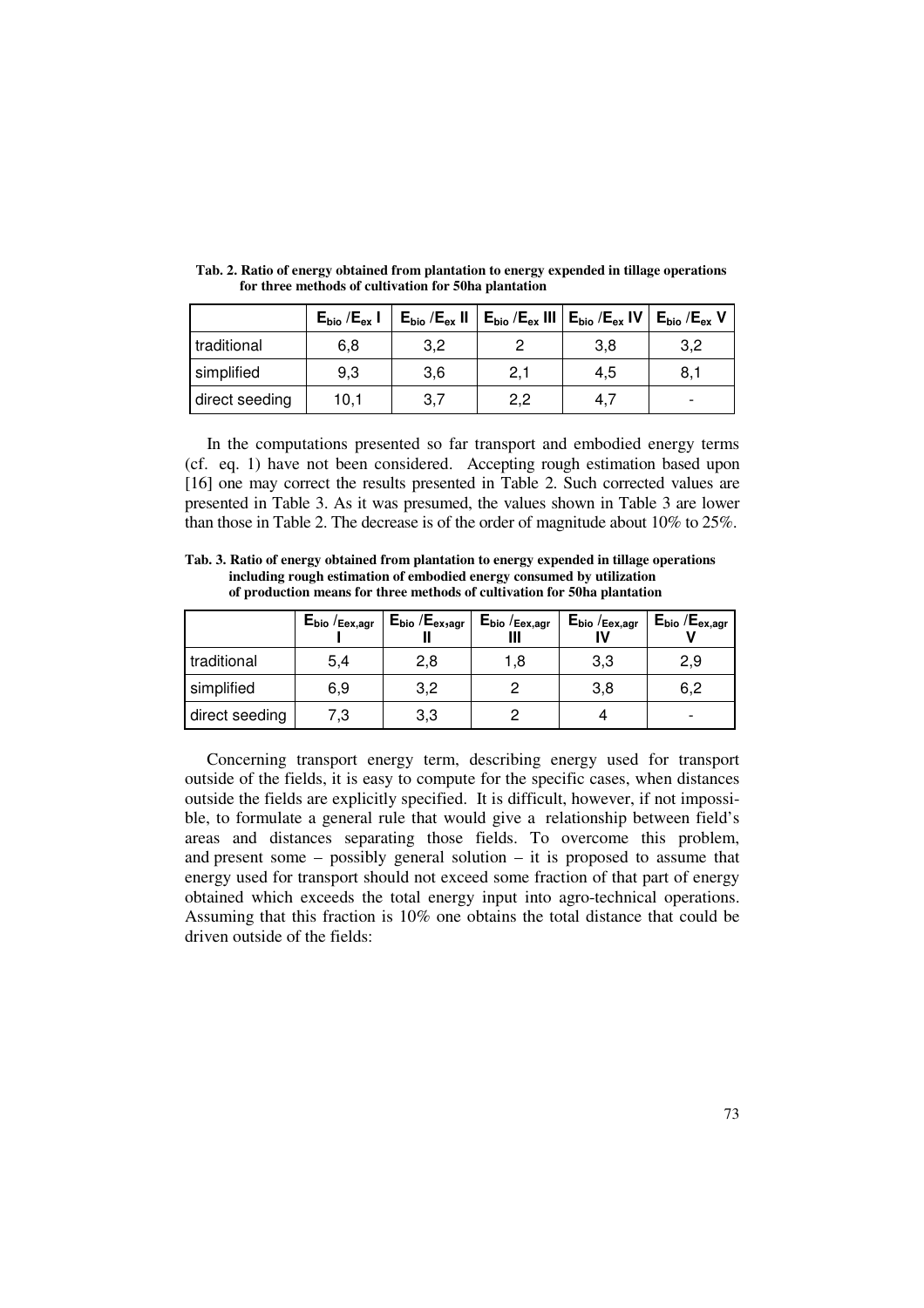|                | $D_{\text{tr0,1}}$ I<br>[km] | $D_{\text{tr}0,1}$ II<br>[km] | $D_{\text{tr0,1}}$ III<br>[km] | $D_{\text{tr}0,1}$ IV<br>[km] | $\mathsf{D}_\mathsf{tr0,1}$ V<br>[km] |
|----------------|------------------------------|-------------------------------|--------------------------------|-------------------------------|---------------------------------------|
| traditional    | 4954                         | 3924                          | 2754                           | 4254                          | 3954                                  |
| simplified     | 5204                         | 4174                          | 3004                           | 4504                          | 5104                                  |
| direct seeding | 5254                         | 4224                          | 3054                           | 4554                          |                                       |

**Tab. 4. The total distance that can be driven outside of the field under assumption that the consumed energy for transport is 10% of the energy gain above the input of energy into agro-technical operations.**

The values shown in Table 4 seem to be quite large, but for better estimation of their real meaning it is necessary to take into account some details of the needs. The yield of rapeseed grains is about 3 Mg from hectare, this means that from the plantation 50 ha, taken as an example, the total amount of grains is 150 Mg. This Amount of grains can be transported by at least 50 trucks of 3 Mg capacity (the volume of 3 Mg of grains might exceed the volume capacity of a truck). Consequently, the distance given in table 3 is the total distance available for all those truck or for several courses made by smaller number of trucks. Sum of distances that can separate fields and industrial facilities for each of tillage variants (which assure that total distance driven by required number of trucks, in eventually a number of courses would be equal to those given in Table 4) is presented in Table 5.

**Tab. 5. The total distance that can separate the fields and industrial facility under assumption that the consumed energy for transport is 10% of the energy gain above the input of energy into agro-technical operations**

|                | $D_{\text{tr0,1}}$ I<br>[km] | $D_{\text{tr}0,1}$ II<br>[km] | $D_{\text{tr0,1}}$ III<br>[km] | $D_{\text{tr}0,1}$ IV<br>[km] | $D_{\text{tr}0,1}$ V<br>[km] |
|----------------|------------------------------|-------------------------------|--------------------------------|-------------------------------|------------------------------|
| traditional    | 99,08                        | 78,48                         | 55,08                          | 85,08                         | 79,08                        |
| simplified     | 104,08                       | 83,48                         | 60,08                          | 90,08                         | 102,08                       |
| direct seeding | 105,08                       | 84,48                         | 61,08                          | 91,08                         |                              |

It is seen that the plantation, in order to fulfill assumption assuring rational possibility to sell energy obtained above the internal consumption, has to confine activities to distances between 50 and 100 km.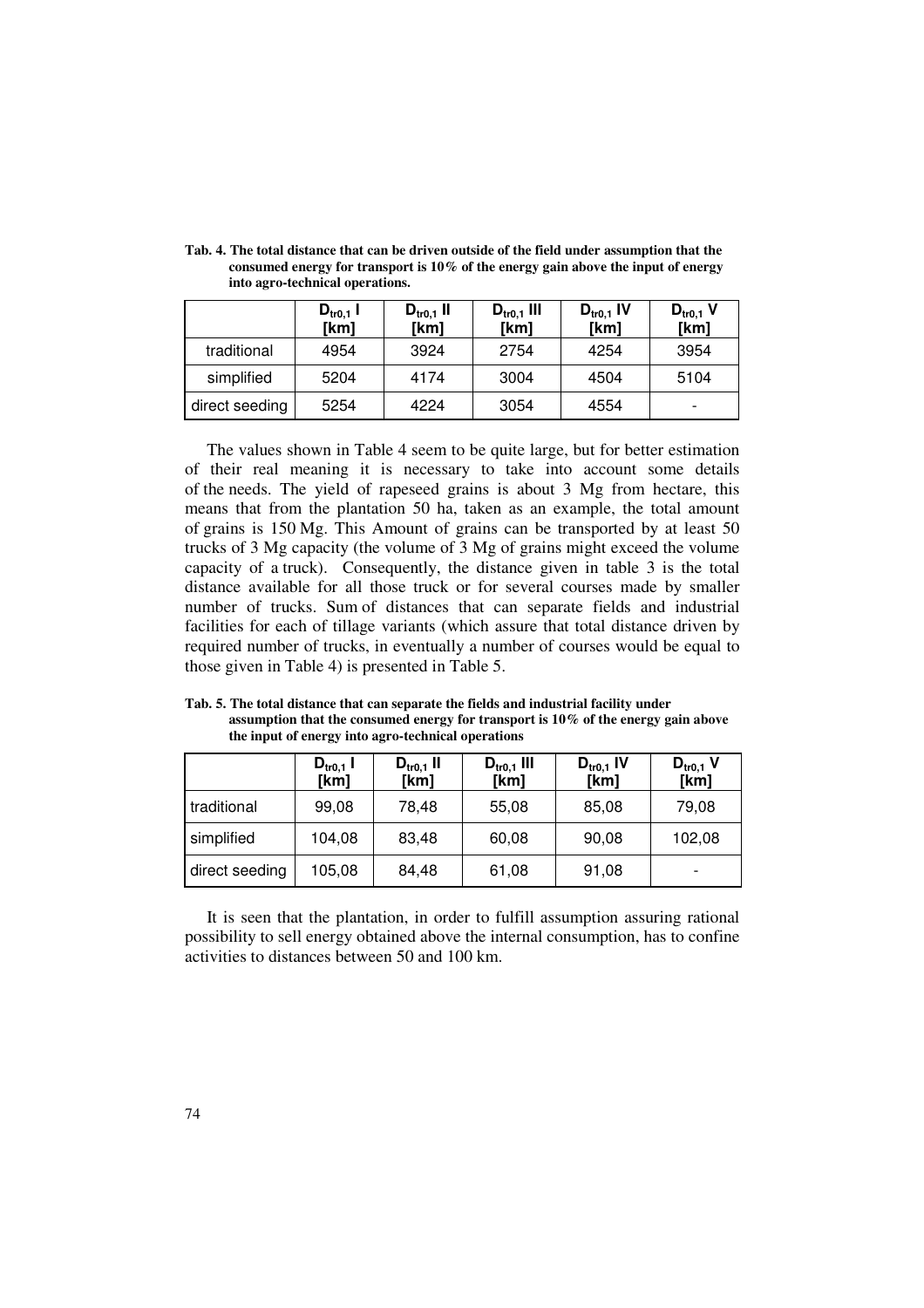# **4. CONCLUSIONS**

Basing on the model elaborated, and computations performed on the data corresponding to real conditions occurring in agricultural production systems, it can be concluded that in the case of biofuel production, the agro-technical subsystem may assure efficiency (defined as a ratio of the sums of outputs to the sum of inputs of energy) between 1,8 and 7,3. The observed diversity of efficiency results of the choice of agricultural technology (methods of tillage and that of cultivation, fertilizing, crop protecting etc.). From technical viewpoint, and requirements of sustainability of the production processes it is important to assure possibly high energetic efficiency in spite of the fact that due to several economic methods of supports offered to producers financial profits might appear independent upon this efficiency. Obviously governmental institutions should also care about compatibility between economic and energetic efficiency.

Another conclusion concerns the size of production systems including agricultural and industrial subsystems. The size of plantations is determined by demand from industrial facility. In the case of very big facility, and corresponddingly big demand for rapeseed grain, the distance for grain transportation, as well as for transportation of production means between fields might easily exceed rational distance, and drastically diminish the amount of fuel available for consumption outside of production system.

Further development of the model, by constructing computer program that could be used for analysis of particular case studies, especially prior to investment, will be valuable tool for practical applications, valid for various types of biomass plantations for energetic use.

#### **REFERENCES**

- [1] MATHEWS J. A.: *From the petroeconomy to the bioeconomy: Integrating bioenergy production with agricultural demands*. Biofuels, Bioprod. Bioref*.* 3:613 – 632, DOI: 10.1002/bbb, 2009.
- [2] CHUM H. M, OVEREND R. P.: *Biomass and Renewable Fuels*. Fuel Processing Technology, no. 71, 2001, pp. 187-195.
- [3] BARNWAL B. K., SCHARMA M. P.: *Prospects of biodiesel production from vegetable oils in India*. Renewable and Sustainable Energy Reviews, no. 9, 2005, pp. 363-378.
- [4] FONTARAS G. et al.: *Integrated environmental assessment of energy crops for biofuel and energy production in Greece*. Renewable Energy, no. 43, 2012, pp. 201-209.
- [5] PAINULY J. P., RAO H., PARIKH J.: *A rural energy-agriculture interaction model applied to Karnataka state.* Energy, vol. 20, no. 3, 1995, pp. 219-233.
- [6] ABNISA F. et al.: *Utilization possibilities of palm shell as a source of biomass energy in Malaysia by producing bio-oil in pyrolysis process*. Biomass and Bioenergy, no. 35, 2011, pp. 1863-1872.